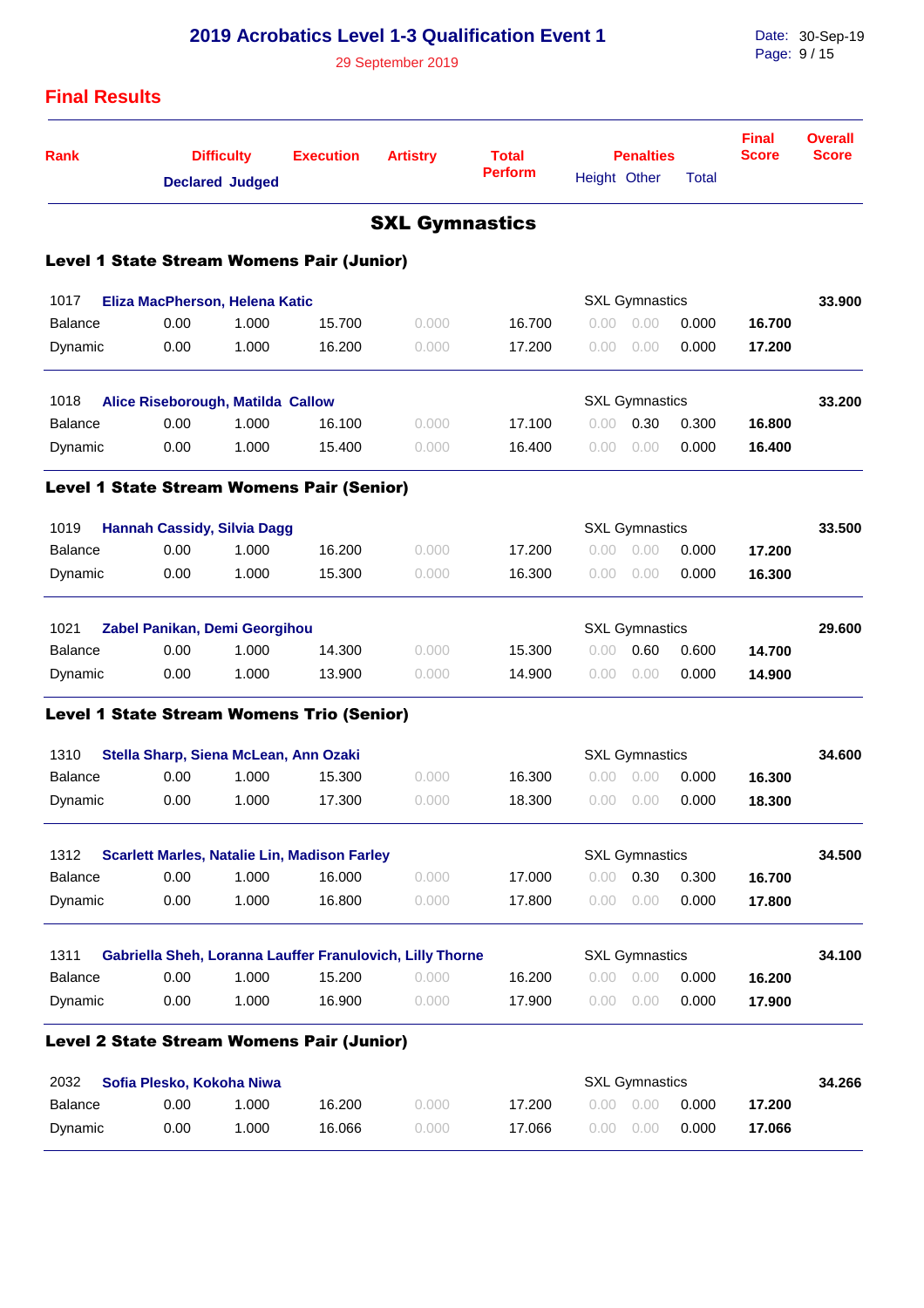## **2019 Acrobatics Level 1-3 Qualification Event 1**

29 September 2019

Date: Page: 30-Sep-19 10 / 15

## **Final Results**

| <b>Rank</b>    |                                         | <b>Difficulty</b><br><b>Declared Judged</b> | <b>Execution</b>                                 | <b>Artistry</b> | <b>Total</b><br><b>Perform</b> | Height Other | <b>Penalties</b>      | <b>Total</b> | <b>Final</b><br><b>Score</b> | <b>Overall</b><br><b>Score</b> |
|----------------|-----------------------------------------|---------------------------------------------|--------------------------------------------------|-----------------|--------------------------------|--------------|-----------------------|--------------|------------------------------|--------------------------------|
|                |                                         |                                             | <b>Level 2 State Stream Womens Pair (Senior)</b> |                 |                                |              |                       |              |                              |                                |
| 2035           | Talia Sezgin, Sofia Chu                 |                                             |                                                  |                 |                                |              | <b>SXL Gymnastics</b> |              |                              | 36.566                         |
| <b>Balance</b> | 0.00                                    | 1.000                                       | 17.400                                           | 0.000           | 18.400                         | 0.00         | 0.00                  | 0.000        | 18.400                       |                                |
| Dynamic        | 0.00                                    | 1.000                                       | 17.466                                           | 0.000           | 18.466                         | 0.00         | 0.30                  | 0.300        | 18.166                       |                                |
| 2034           | Lara Groves-Berry, Samantha He          |                                             |                                                  |                 |                                |              | <b>SXL Gymnastics</b> |              |                              | 36.066                         |
| <b>Balance</b> | 0.00                                    | 1.000                                       | 17.066                                           | 0.000           | 18.066                         | 0.00         | 0.00                  | 0.000        | 18.066                       |                                |
| Dynamic        | 0.00                                    | 1.000                                       | 17.000                                           | 0.000           | 18.000                         | 0.00         | 0.00                  | 0.000        | 18.000                       |                                |
| 2031           | Accalia Robinson, Eleanor Veeneman      |                                             |                                                  |                 |                                |              | <b>SXL Gymnastics</b> |              |                              | 34.466                         |
| <b>Balance</b> | 0.00                                    | 1.000                                       | 16.000                                           | 0.000           | 17.000                         | 0.00         | 0.00                  | 0.000        | 17.000                       |                                |
| Dynamic        | 0.00                                    | 1.000                                       | 16.466                                           | 0.000           | 17.466                         | 0.00         | 0.00                  | 0.000        | 17.466                       |                                |
| 2030           | <b>Madeline Debell, Emilie Hartcher</b> |                                             |                                                  |                 |                                |              | <b>SXL Gymnastics</b> |              |                              | 33.732                         |
| <b>Balance</b> | 0.00                                    | 1.000                                       | 16.066                                           | 0.000           | 17.066                         | 0.00         | 0.40                  | 0.400        | 16.666                       |                                |
| Dynamic        | 0.00                                    | 1.000                                       | 16.066                                           | 0.000           | 17.066                         | 0.00         | 0.00                  | 0.000        | 17.066                       |                                |
| 2033           | <b>Romy Payard, Annabel Haley</b>       |                                             |                                                  |                 |                                |              | <b>SXL Gymnastics</b> |              |                              | 32.533                         |
| <b>Balance</b> | 0.00                                    | 1.000                                       | 16.200                                           | 0.000           | 17.200                         | 0.00         | 0.00                  | 0.000        | 17.200                       |                                |
| Dynamic        | 0.00                                    | 1.000                                       | 14.333                                           | 0.000           | 15.333                         | 0.00         | 0.00                  | 0.000        | 15.333                       |                                |
|                |                                         |                                             | <b>Level 2 State Stream Womens Trio (Junior)</b> |                 |                                |              |                       |              |                              |                                |
| 2316           |                                         |                                             | Poppy Debney, Mischa Palagummi, Brooke Walker    |                 |                                |              | <b>SXL Gymnastics</b> |              |                              | 35.432                         |
| <b>Balance</b> | 0.00                                    | 1.000                                       | 16.266                                           | 0.000           | 17.266                         | 0.00         | 0.30                  | 0.300        | 16.966                       |                                |
| Dynamic        | 0.00                                    | 1.000                                       | 17.466                                           | 0.000           | 18.466                         | 0.00         | 0.00                  | 0.000        | 18.466                       |                                |
| 2315           |                                         |                                             | Mina Fassos, Eva Griffin, Zara McAllen-Yem       |                 |                                |              | <b>SXL Gymnastics</b> |              |                              | 27.633                         |
| <b>Balance</b> | 0.00                                    | 1.000                                       | 13.933                                           | 0.000           | 14.933                         | 0.00         | 0.40                  | 0.400        | 14.533                       |                                |
| Dynamic        | 0.00                                    | 1.000                                       | 12.200                                           | 0.000           | 13.200                         | 0.00         | 0.10                  | 0.100        | 13.100                       |                                |
|                |                                         |                                             | <b>Level 2 State Stream Womens Trio (Senior)</b> |                 |                                |              |                       |              |                              |                                |
| 2318           |                                         |                                             | Imogen Best, Charlotte Pratt, Ruby Nader         |                 |                                |              | <b>SXL Gymnastics</b> |              |                              | 34.999                         |
| <b>Ralance</b> | 0.00                                    | 1.000                                       | 16.033                                           | n nnn           | 17033                          |              | 0.00 0.00 0.000       |              | 17 022                       |                                |

| 2318<br>Imogen Best, Charlotte Pratt, Ruby Nader |      |      |        |        | <b>SXL Gymnastics</b> |                   |       |        |  |  |  |
|--------------------------------------------------|------|------|--------|--------|-----------------------|-------------------|-------|--------|--|--|--|
| Balance                                          | 0.00 | .000 | 16.933 | 0.000  | 17.933                | $0.00 \quad 0.00$ | 0.000 | 17.933 |  |  |  |
| Dynamic                                          | 0.00 | .000 | 16.066 | 9.000- | 17.066                | $0.00 \quad 0.00$ | 0.000 | 17.066 |  |  |  |